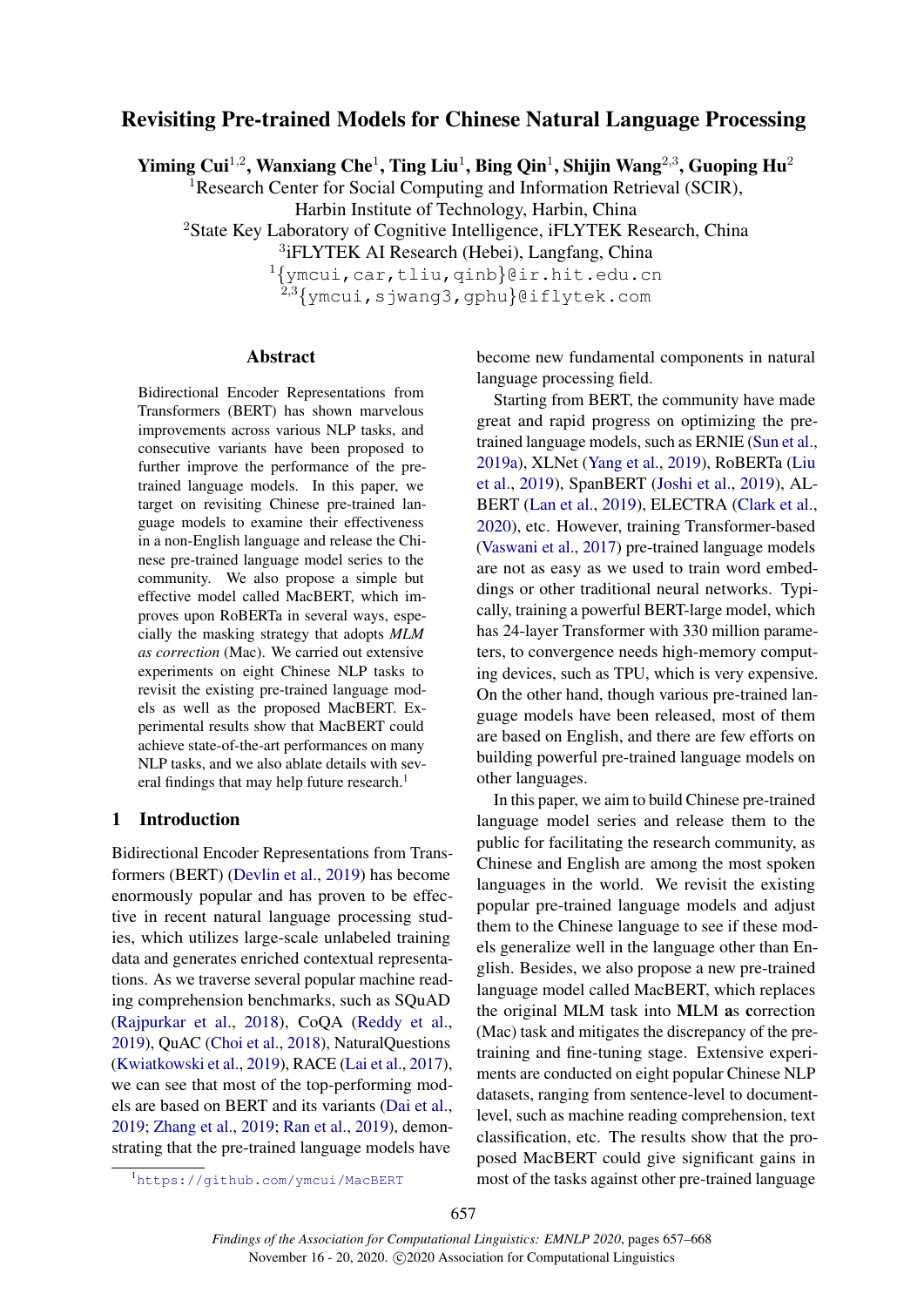<span id="page-1-0"></span>

|                | <b>BERT</b> | <b>ERNIE</b> | <b>XLNet</b>             | <b>RoBERTa</b> | <b>ALBERT</b> | <b>ELECTRA</b>           | <b>MacBERT</b> |
|----------------|-------------|--------------|--------------------------|----------------|---------------|--------------------------|----------------|
| Type           | AE          | АE           | AR                       | AE             | AE            | AE                       | AE             |
| Embeddings     | T/S/P       | T/S/P        | T/S/P                    | T/S/P          | T/S/P         | T/S/P                    | T/S/P          |
| Masking        |             | T/E/Ph       | -                        |                |               |                          | WWM/NM         |
| <b>LM</b> Task | MLM         | MLM          | PLM                      | MLM            | MLM           | Gen-Dis                  | Mac            |
| Paired Task    | <b>NSP</b>  | <b>NSP</b>   | $\overline{\phantom{0}}$ |                | SOP           | $\overline{\phantom{0}}$ | <b>SOP</b>     |

Table 1: Comparisons of the pre-trained language models. (AE: Auto-Encoder, AR: Auto-Regressive, T: Token, S: Segment, P: Position, W: Word, E: Entity, Ph: Phrase, WWM: Whole Word Masking, NM: N-gram Masking, NSP: Next Sentence Prediction, SOP: Sentence Order Prediction, MLM: Masked LM, PLM: Permutation LM, Mac: MLM as correction)

models, and detailed ablations are given to better examine the composition of the improvements. The contributions of this paper are listed as follows.

- Extensive empirical studies are carried out to revisit the performance of Chinese pre-trained language models on various tasks with careful analyses.
- We propose a new pre-trained language model called MacBERT that mitigates the gap between the pre-training and fine-tuning stage by masking the word with its similar word, which has proven to be effective on downstream tasks.
- To further accelerate future research on Chinese NLP, we create and release the Chinese pre-trained language model series to the community.

# 2 Related Work

In this section, we revisit the techniques of the representative pre-trained language models in the recent natural language processing field. The overall comparisons of these models, as well as the proposed MacBERT, are depicted in Table [1.](#page-1-0) We elaborate on their key components in the following subsections.

# 2.1 BERT

BERT (Bidirectional Encoder Representations from Transformers) [\(Devlin et al.,](#page-9-0) [2019\)](#page-9-0) has proven to be successful in natural language processing studies. BERT is designed to pre-train deep bidirectional representations by jointly conditioning on both left and right context in all Transformer layers. Primarily, BERT consists of two pre-training tasks: Masked Language Model (MLM) and Next Sentence Prediction (NSP).

- **MLM**: Randomly masks some of the tokens from the input, and the objective is to predict the original word based only on its context.
- NSP: To predict whether sentence *B* is the next sentence of *A*.

Later, they further proposed a technique called whole word masking (wwm) for optimizing the original masking in the MLM task. In this setting, instead of randomly selecting WordPiece [\(Wu et al.,](#page-10-8) [2016\)](#page-10-8) tokens to mask, we always mask all of the tokens corresponding to a whole word at once. This will explicitly force the model to recover the whole word in the MLM pre-training task instead of just recovering WordPiece tokens [\(Cui et al.,](#page-9-8) [2019a\)](#page-9-8), which is much more challenging. As the whole word masking only affects the masking strategy of the pre-training process, it would not bring additional burdens on down-stream tasks. Moreover, as training pre-trained language models are computationally expensive, they also release all the pretrained models as well as the source codes, which stimulates the community to have great interests in the research of pre-trained language models.

## 2.2 ERNIE

ERNIE (Enhanced Representation through kNowledge IntEgration) [\(Sun et al.,](#page-10-4) [2019a\)](#page-10-4) is designed to optimize the masking process of BERT, which includes entity-level masking and phrase-level masking. Different from selecting random words in the input, entity-level masking will mask the named entities, which are often formed by several words. Phrase-level masking is to mask consecutive words, which is similar to the N-gram masking strategy [\(Devlin et al.,](#page-9-0) [2019;](#page-9-0) [Joshi et al.,](#page-9-5) [2019\)](#page-9-5).<sup>[2](#page-1-1)</sup>.

<span id="page-1-1"></span> $2$ Though N-gram masking was not included in [Devlin et al.](#page-9-0) [\(2019\)](#page-9-0), according to their model name in the SQuAD leaderboard, we often admit their credit towards this method.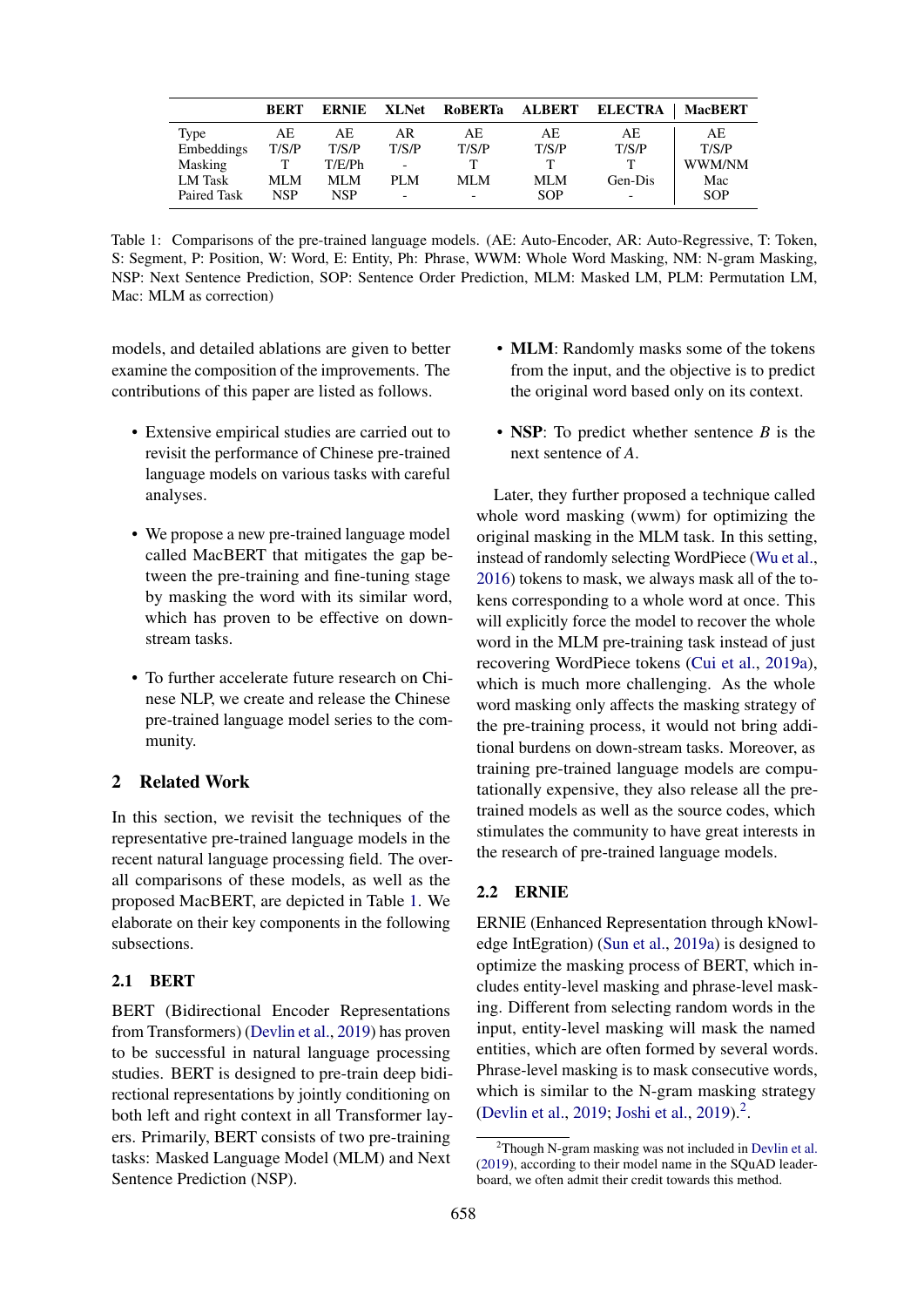## 2.3 XLNet

[Yang et al.](#page-10-5) [\(2019\)](#page-10-5) argues that the existing pretrained language models that are based on autoencoding, such as BERT, suffer from the discrepancy of the pre-training and fine-tuning stage because the masking symbol [MASK] will never appear in the fine-tuning stage. To alleviate this problem, they proposed XLNet, which was based on Transformer-XL [\(Dai et al.,](#page-9-4) [2019\)](#page-9-4). XLNet mainly modifies in two ways. The first is to maximize the expected likelihood over all permutations of the factorization order of the input, where they called the Permutation Language Model (PLM). Another is to change the autoencoding language model into an autoregressive one, which is similar to the tradi-tional statistical language models.<sup>[3](#page-2-0)</sup>

#### 2.4 RoBERTa

RoBERTa (Robustly Optimized BERT Pretraining Approach) [\(Liu et al.,](#page-10-6) [2019\)](#page-10-6) aims to adopt original BERT architecture but make much more precise modifications to show the powerfulness of BERT, which was underestimated. They carried out careful comparisons of various components in BERT, including the masking strategies, training steps, etc. After thorough evaluations, they came up with several useful conclusions to make BERT more powerful, mainly including 1) training longer with bigger batches and longer sequences over more data; 2) removing the next sentence prediction and using dynamic masking.

## 2.5 ALBERT

ALBERT (A Lite BERT) [\(Lan et al.,](#page-9-6) [2019\)](#page-9-6) primarily tackles the problems of higher memory assumption and slow training speed of BERT. AL-BERT introduces two parameter reduction techniques. The first one is the factorized embedding parameterization that decomposes the embedding matrix into two small matrices. The second one is the cross-layer parameter sharing that the Transformer weights are shared across each layer of AL-BERT, which will significantly reduce the parameters. Besides, they also proposed the sentence-order prediction (SOP) task to replace the traditional NSP pre-training task.

## 2.6 ELECTRA

ELECTRA (Efficiently Learning an Encoder that Classifiers Token Replacements Accurately) [\(Clark](#page-9-7) [et al.,](#page-9-7) [2020\)](#page-9-7) employs a new generator-discriminator framework that is similar to GAN [\(Goodfellow](#page-9-9) [et al.,](#page-9-9) [2014\)](#page-9-9). The generator is typically a small MLM that learns to predict the original words of the masked tokens. The discriminator is trained to discriminate whether the input token is replaced by the generator. Note that, to achieve efficient training, the discriminator is only required to predict a binary label to indicate "replacement", unlike the way of MLM that should predict the exact masked word. In the fine-tuning stage, only the discriminator is used.

# 3 Chinese Pre-trained Language Models

While we believe most of the conclusions in the previous works are true in English condition, we wonder if these techniques still generalize well in other languages. In this section, we illustrate how the existing pre-trained language models are adapted for the Chinese language. Furthermore, we also propose a new model called MacBERT, which adopts the advantages of previous models as well as newly designed components. Note that, as these models are all originated from BERT without changing the nature of the input, no modification should be made to adapt to these models in the fine-tuning stage, which is very flexible for replacing one another.

#### 3.1 BERT-wwm & RoBERTa-wwm

In the original BERT, a WordPiece tokenizer [\(Wu](#page-10-8) [et al.,](#page-10-8) [2016\)](#page-10-8) was used to split the text into Word-Piece tokens, where some words will be split into several small fragments. The whole word masking (wwm) mitigate the drawback of masking only a part of the whole word, which is easier for the model to predict. In Chinese condition, WordPiece tokenizer no longer split the word into small fragments, as Chinese characters are not formed by alphabet-like symbols. We use the traditional Chinese Word Segmentation (CWS) tool to split the text into several words. In this way, we could adopt whole word masking in Chinese to mask the word instead of individual Chinese characters. For implementation, we strictly followed the original whole word masking codes and did not change other components, such as the percentage of word masking, etc. We use LTP [\(Che et al.,](#page-9-10) [2010\)](#page-9-10) for Chinese word segmentation to identify the word boundaries.

<span id="page-2-0"></span><sup>&</sup>lt;sup>3</sup>We also trained Chinese XLNet, but it only shows competitive performance on reading comprehension datasets. We've included these results in the Appendix.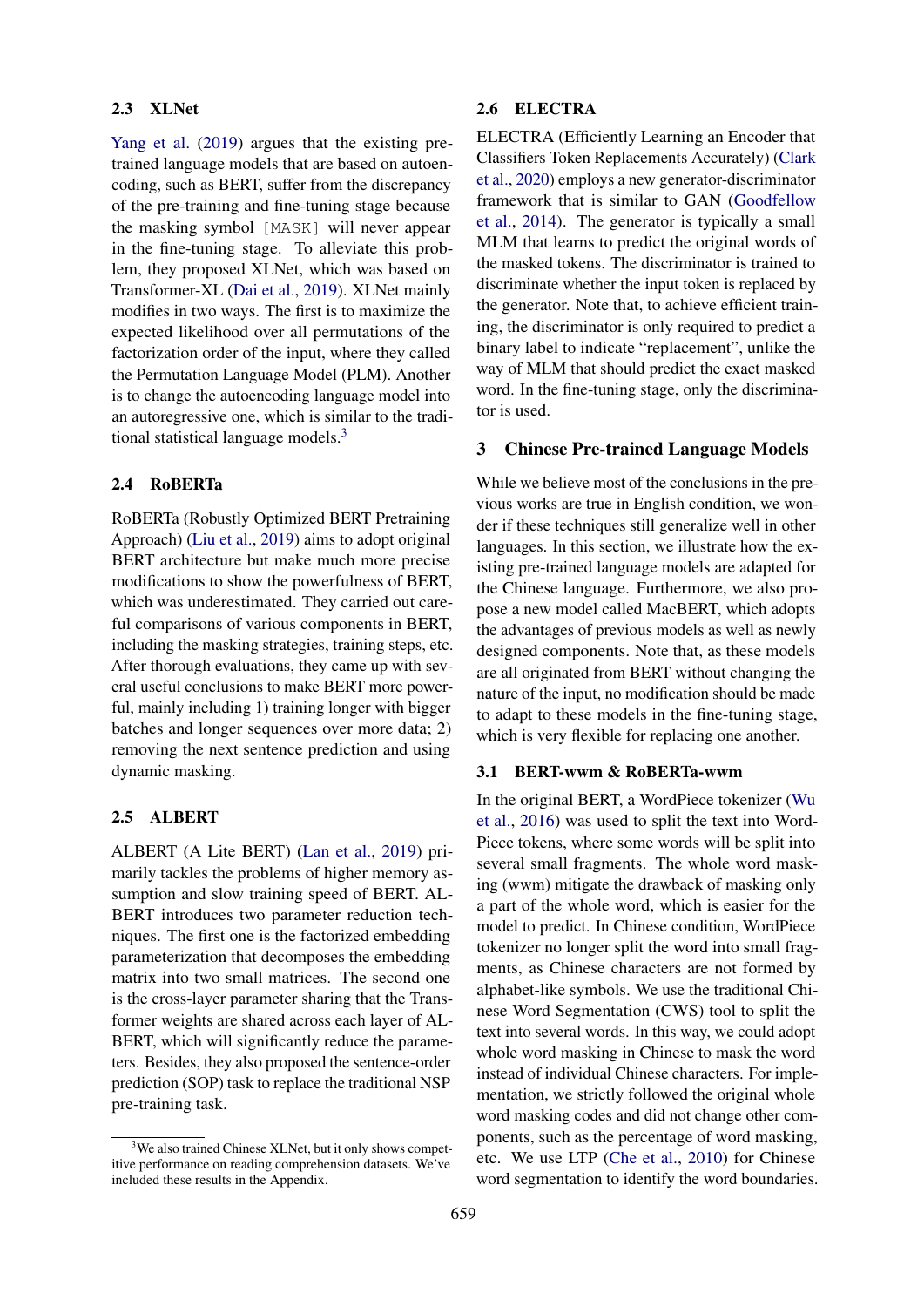<span id="page-3-0"></span>

|                                                                            | Chinese                                                                                                              | English                                                                                                                                                                                                                                                                                                                                     |
|----------------------------------------------------------------------------|----------------------------------------------------------------------------------------------------------------------|---------------------------------------------------------------------------------------------------------------------------------------------------------------------------------------------------------------------------------------------------------------------------------------------------------------------------------------------|
| <b>Original Sentence</b><br>+ CWS<br>+ BERT Tokenizer                      | 使用语言模型来预测下一个词的概率。<br>使用 语言 模型 来 预测 下 一个 词 的 概率 。<br>使用语言模型来预测下一个词的概率。                                                | we use a language model to predict the probability of the next word.<br>we use a language <b>model</b> to <b>pre</b> ##di ##ct the <b>pro</b> ##ba ##bility of the next word.                                                                                                                                                               |
| <b>Original Masking</b><br>$+$ WWM<br>++ N-gram Masking<br>+++ Mac Masking | 使用语言[M]型来[M]测下一个词的概率。<br>使用语言[M] [M] 来[M] [M] 下一个词的概率。<br>使用 [M] [M] [M] [M] 来 [M] [M] 下一个词的概率。<br>使用语法建模来预见下一个词的几率。 | we use a language [M] to [M] ##di ##ct the pro [M] ##bility of the next word.<br>we use a language $[M]$ to $[M]$ $[M]$ $[M]$ the $[M]$ $[M]$ of the next word.<br>we use a $[M]$ $[M]$ to $[M]$ $[M]$ $[M]$ the $[M]$ $[M]$ $[M]$ $[M]$ $[M]$ next word.<br>we use a text system to ca ##Ic ##ulate the po ##si ##bility of the next word. |

Figure 1: Examples of different masking strategies.

Note that the whole word masking only affects the selection of the masking tokens in the pre-training stage. The input of BERT still uses WordPiece tokenizer to split the text, which is identical to the original BERT.

Similarly, whole word masking could also be applied on RoBERTa, where the NSP task is not adopted. An example of the whole word masking is depicted in Figure [1.](#page-3-0)

# 3.2 MacBERT

In this paper, we take advantage of previous models and propose a simple modification that leads to significant improvements on fine-tuning tasks, where we call this model as MacBERT (MLM as correction BERT). MacBERT shares the same pre-training tasks as BERT with several modifications. For the MLM task, we perform the following modifications.

- We use whole word masking as well as Ngram masking strategies for selecting candidate tokens for masking, with a percentage of 40%, 30%, 20%, 10% for word-level unigram to 4-gram.
- Instead of masking with [MASK] token, which never appears in the fine-tuning stage, we propose to use similar words for the masking purpose. A similar word is obtained by using *Synonyms* toolkit [\(Wang and Hu,](#page-10-9) [2017\)](#page-10-9), which is based on word2vec [\(Mikolov et al.,](#page-10-10) [2013\)](#page-10-10) similarity calculations. If an N-gram is selected to mask, we will find similar words individually. In rare cases, when there is no similar word, we will degrade to use random word replacement.
- We use a percentage of 15% input words for masking, where 80% will replace with similar words, 10% replace with a random word, and keep with original words for the rest of 10%.

For the NSP-like task, we perform sentence-order prediction (SOP) task as introduced by ALBERT [\(Lan et al.,](#page-9-6) [2019\)](#page-9-6), where the negative samples are created by switching the original order of two consecutive sentences. We ablate these modifications in Section [6.1](#page-7-0) to better demonstrate the contributions of each component.

# 4 Experimental Setups

## 4.1 Setups for Pre-Trained Language Models

We downloaded Wikipedia dump<sup>[4](#page-3-1)</sup> (as of March 25, 2019), and pre-processed with WikiExtractor.py as suggested by [Devlin](#page-9-0) [et al.](#page-9-0) [\(2019\)](#page-9-0), resulting in 1,307 extracted files. We use both Simplified and Traditional Chinese in this dump. After cleaning the raw text (such as removing html tagger) and separating the document, we obtain about 0.4B words. As Chinese Wikipedia data is relatively small, besides Chinese Wikipedia, we also use extended training data for training these pre-trained language models (mark with ext in the model name). The in-house collected extended data contains encyclopedia, news, and question answering web, which has 5.4B words and is over ten times bigger than the Chinese Wikipedia. Note that we always use extended data for MacBERT, and omit the ext mark. In order to identify the boundary of Chinese words, we use LTP [\(Che et al.,](#page-9-10) [2010\)](#page-9-10) for Chinese word segmentation. We use official create pretraining data.py to convert raw input text to the pre-training examples.

To better acquire the knowledge from the existing pre-trained language model, we did NOT train our base-level model from scratch but the official Chinese BERT-base, inheriting its vocabulary and weight. However, for the large-level model, we have to train from scratch but still using the same vocabulary provided by the base-level model.

For training BERT series, we adopt the scheme of training on a maximum length of 128 tokens then on 512, suggested by [Devlin et al.](#page-9-0) [\(2019\)](#page-9-0). However, we empirically found that this will result in

<span id="page-3-1"></span><sup>4</sup> https://dumps.wikimedia.org/zhwiki/latest/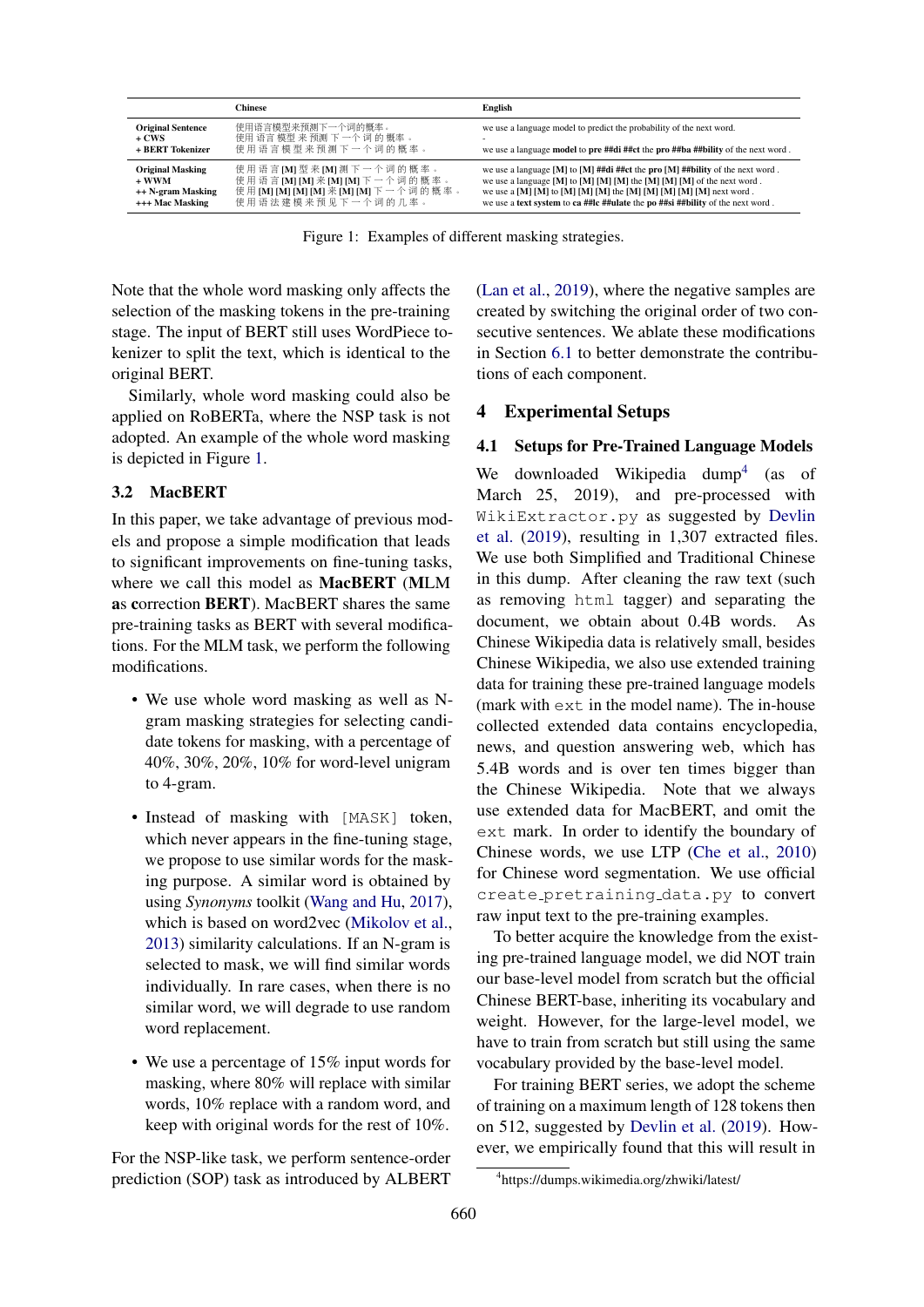<span id="page-4-2"></span>

| Task       | <b>Dataset</b>   | Domain      | <b>MaxLen</b> | <b>Batch</b> | Epoch | InitLR | Train # | Dev# | Test # |
|------------|------------------|-------------|---------------|--------------|-------|--------|---------|------|--------|
| <b>MRC</b> | <b>CMRC 2018</b> | Wikipedia   | 512           | 64           | 2     | $3e-5$ | 10K     | 3.2K | 4.9K   |
|            | DRCD             | Wikipedia   | 512           | 64           | 2     | $3e-5$ | 27K     | 3.5K | 3.5K   |
|            | <b>CJRC</b>      | Law         | 512           | 64           | 2     | $4e-5$ | 10K     | 3.2K | 3.2K   |
| <b>SSC</b> | ChnSentiCorp     | Various     | 256           | 64           | 3     | $2e-5$ | 9.6K    | 1.2K | 1.2K   |
|            | <b>THUCNews</b>  | <b>News</b> | 512           | 64           | 3     | $2e-5$ | 50K     | 5Κ   | 10K    |
| <b>SPC</b> | <b>XNLI</b>      | Various     | 128           | 64           | 2     | $3e-5$ | 392K    | 2.5K | 5Κ     |
|            | <b>LCOMC</b>     | Zhidao      | 128           | 64           | 3     | $2e-5$ | 240K    | 8.8K | 12.5K  |
|            | <b>BO</b> Corpus | QA          | 128           | 64           | 3     | $3e-5$ | 100K    | 10K  | 10K    |

Table 2: Data statistics and hyper-parameter settings for different fine-tuning tasks.

<span id="page-4-1"></span>

|                          | <b>BERT</b> | <b>BERT-wwm</b> | RoBERTa-wwm | <b>ELECTRA</b> | <b>MacBERT</b> |
|--------------------------|-------------|-----------------|-------------|----------------|----------------|
| Word #                   | 0.4B        | 5.4B            | 5.4B        | 5.4B           | 5.4B           |
| Vocab#                   | 21,128      | 21,128          | 21,128      | 21,128         | 21,128         |
| <b>Hidden Activation</b> | <b>GeLU</b> | <b>GeLU</b>     | <b>GeLU</b> | <b>GeLU</b>    | <b>GeLU</b>    |
| Optimizer                | AdamW       | <b>LAMB</b>     | AdamW       | AdamW          | <b>LAMB</b>    |
| <b>Training Steps</b>    |             | 2M              | 1M          | 2M             | 1М             |
| Init Checkpoint          | random      | <b>BERT</b>     | <b>BERT</b> | random         | <b>BERT</b>    |

Table 3: Training details of Chinese pre-trained language models.

insufficient adaptation for the long-sequence tasks, such as reading comprehension. In this context, for RoBERTa and MacBERT, we directly use a maximum length of 512 throughout the pre-training process, which was adopted in [Liu et al.](#page-10-6) [\(2019\)](#page-10-6). For the batch size less than 1024, we adopt the original ADAM [\(Kingma and Ba,](#page-9-11) [2014\)](#page-9-11) with weight decay optimizer in BERT for optimization, and use LAMB optimizer [\(You et al.,](#page-10-11) [2019\)](#page-10-11) for better scalability in larger batch. The pre-training was either done on a single Google Cloud TPU $<sup>5</sup>$  $<sup>5</sup>$  $<sup>5</sup>$  v3-8 (equals</sup> to a single TPU) or TPU Pod v3-32 (equals to 4 TPUs), depending on the magnitude of the model. Specifically, for MacBERT-large, we trained for 2M steps with a batch size of 512 and an initial learning rate of 1e-4.

The training details are shown in Table [3.](#page-4-1) For clarity, we do not list 'ext' models, where the other parameters are the same with the one that is not trained on extended data.

## 4.2 Setups for Fine-tuning Tasks

To thoroughly test these pre-trained language models, we carried out extensive experiments on various natural language processing tasks, covering a wide spectrum of text length, i.e., from sentencelevel to document-level. Task details are shown in Table [2.](#page-4-2) Specifically, we choose the following eight popular Chinese datasets.

- Machine Reading Comprehension (MRC): CMRC 2018 [\(Cui et al.,](#page-9-12) [2019b\)](#page-9-12), DRCD [\(Shao](#page-10-12) [et al.,](#page-10-12) [2018\)](#page-10-12), CJRC [\(Duan et al.,](#page-9-13) [2019\)](#page-9-13).
- Single Sentence Classification (SSC): ChnSentiCorp [\(Tan and Zhang,](#page-10-13) [2008\)](#page-10-13), THUCNews [\(Li](#page-9-14) [and Sun,](#page-9-14) [2007\)](#page-9-14).
- Sentence Pair Classification (SPC): XNLI [\(Conneau et al.,](#page-9-15) [2018\)](#page-9-15), LCQMC [\(Liu et al.,](#page-10-14) [2018\)](#page-10-14), BQ Corpus [\(Chen et al.,](#page-9-16) [2018\)](#page-9-16).

In order to make a fair comparison, for each dataset, we keep the same hyper-parameters (such as maximum length, warm-up steps, etc.) and only tune the initial learning rate from 1e-5 to 5e-5 for each task. Note that the initial learning rates are tuned on original Chinese BERT, and it would be possible to achieve another gains by tuning the learning rate individually. We run the same experiment ten times to ensure the reliability of results. The best initial learning rate is determined by selecting the best average development set performance. We report the maximum and average scores to both evaluate the peak and average performance.

For all models except for ELECTRA, we use the same initial learning rate setting for each task, as depicted in Table [2.](#page-4-2) For ELECTRA models, we use a universal initial learning rate of 1e-4 for base-level models and 5e-5 for large-level models as suggested in [Clark et al.](#page-9-7) [\(2020\)](#page-9-7).

As the pre-training data are quite different

<span id="page-4-0"></span><sup>5</sup> https://cloud.google.com/tpu/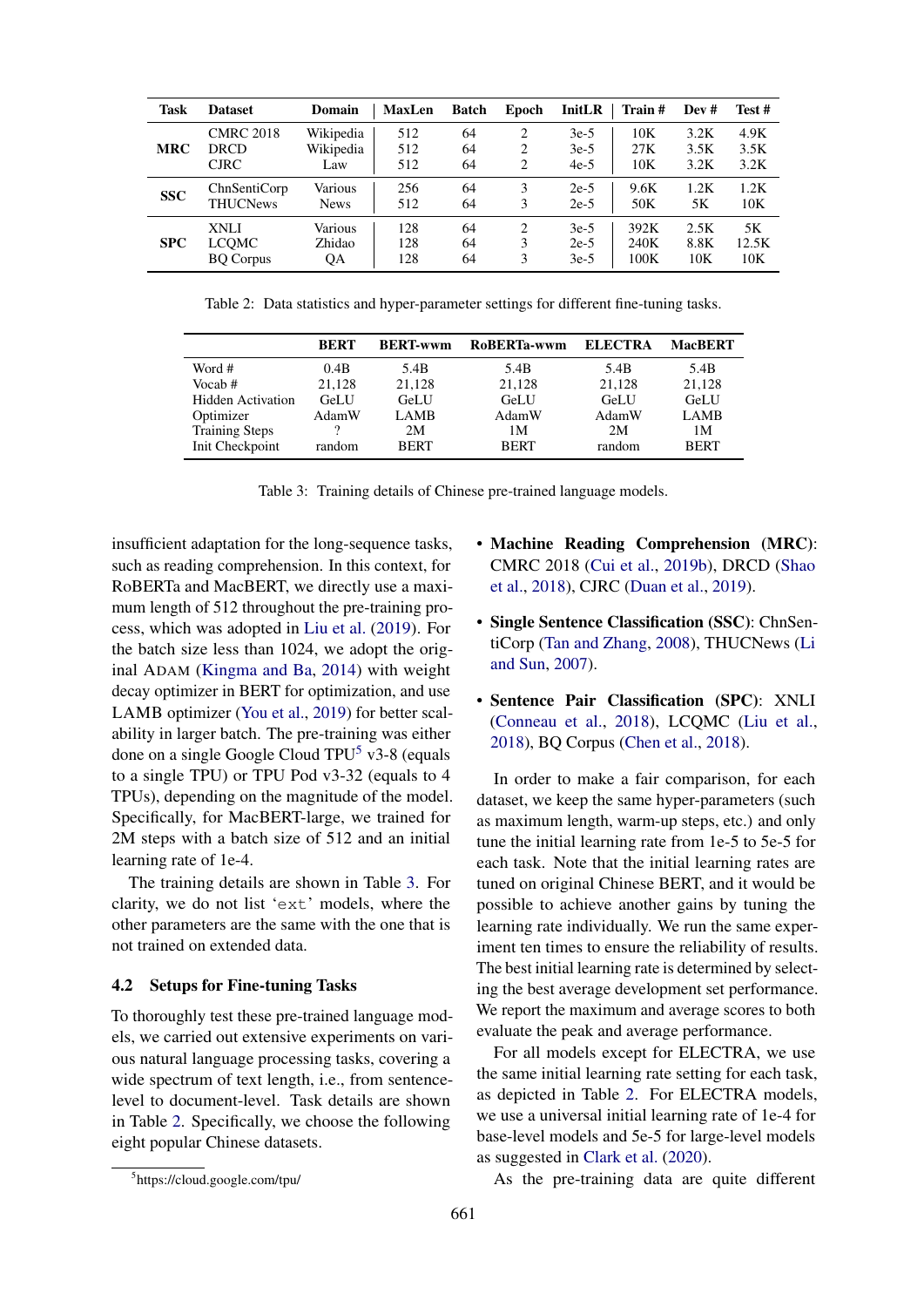<span id="page-5-1"></span>

| <b>CMRC 2018</b>      | Dev            |                 | <b>Test</b>    |                | <b>Challenge</b> |            |
|-----------------------|----------------|-----------------|----------------|----------------|------------------|------------|
|                       | EM             | F1              | EM             | F1             | EM               | F1         |
| <b>BERT</b>           | 65.5(64.4)     | 84.5(84.0)      | $70.0\,(68.7)$ | $87.0\,(86.3)$ | 18.6(17.0)       | 43.3(41.3) |
| BERT-wwm              | 66.3(65.0)     | $85.6 \ (84.7)$ | 70.5(69.1)     | 87.4(86.7)     | 21.0(19.3)       | 47.0(43.9) |
| BERT-wwm-ext          | $67.1\ (65.6)$ | 85.7(85.0)      | 71.4(70.0)     | 87.7(87.0)     | 24.0(20.0)       | 47.3(44.6) |
| RoBERTa-wwm-ext       | 67.4(66.5)     | 87.2(86.5)      | 72.6(71.4)     | $89.4$ (88.8)  | $26.2 \ (24.6)$  | 51.0(49.1) |
| ELECTRA-base          | 68.4(68.0)     | 84.8(84.6)      | 73.1(72.7)     | 87.1(86.9)     | 22.6(21.7)       | 45.0(43.8) |
| <b>MacBERT-base</b>   | 68.5(67.3)     | 87.9(87.1)      | 73.2(72.4)     | 89.5(89.2)     | 30.2(26.4)       | 54.0(52.2) |
| ELECTRA-large         | 69.1(68.2)     | 85.2(84.5)      | 73.9(72.8)     | $87.1\ (86.6)$ | 23.0(21.6)       | 44.2(43.2) |
| RoBERTa-wwm-ext-large | 68.5(67.6)     | 88.4 (87.9)     | 74.2(72.4)     | 90.6(90.0)     | 31.5(30.1)       | 60.1(57.5) |
| <b>MacBERT-large</b>  | $70.7\,(68.6)$ | 88.9 (88.2)     | 74.8(73.2)     | 90.7(90.1)     | 31.9(29.6)       | 60.2(57.6) |

Table 4: Results on CMRC 2018 (Simplified Chinese). The average scores of 10 independent runs are depicted in brackets. Overall best performances are depicted in boldface (base-level and large-level are marked individually).

among various existing Chinese pre-trained language models, such as ERNIE [\(Sun et al.,](#page-10-4) [2019a\)](#page-10-4), ERNIE 2.0 [\(Sun et al.,](#page-10-15) [2019b\)](#page-10-15), NEZHA [\(Wei](#page-10-16) [et al.,](#page-10-16) [2019\)](#page-10-16), we only compare BERT [\(Devlin et al.,](#page-9-0) [2019\)](#page-9-0), BERT-wwm, BERT-wwm-ext, RoBERTawwm-ext, RoBERTa-wwm-ext-large, ELECTRA, along with our MacBERT to ensure relatively fair comparisons among different models, where all models are trained by ourselves except for the original Chinese BERT by [Devlin et al.](#page-9-0) [\(2019\)](#page-9-0). We carried out experiments under TensorFlow framework [\(Abadi et al.,](#page-9-17) [2016\)](#page-9-17) with slight modifications to the fine-tuning scripts<sup>[6](#page-5-0)</sup> provided by [Devlin et al.](#page-9-0) [\(2019\)](#page-9-0) to better adapt to Chinese.

## 5 Results

#### 5.1 Machine Reading Comprehension

Machine Reading Comprehension (MRC) is a representative document-level modeling task which requires to answer the questions based on the given passages. We mainly test these models on three datasets: CMRC 2018, DRCD, and CJRC.

- CMRC 2018: A span-extraction machine reading comprehension dataset, which is similar to SQuAD [\(Rajpurkar et al.,](#page-10-17) [2016\)](#page-10-17) that extract a passage span for the given question.
- DRCD: This is also a span-extraction MRC dataset but in Traditional Chinese.
- CJRC: Similar to CoQA [\(Reddy et al.,](#page-10-1) [2019\)](#page-10-1), which has yes/no questions, no-answer questions, and span-extraction questions. The data is collected from Chinese law judgment documents. Note that we only use small-train-data.json for training.

<span id="page-5-2"></span>

| <b>DRCD</b>          |             | Dev         |             | <b>Test</b> |  |  |
|----------------------|-------------|-------------|-------------|-------------|--|--|
|                      | EМ          | F1          | EМ          | F1          |  |  |
| <b>BERT</b>          | 83.1 (82.7) | 89.9 (89.6) | 82.2 (81.6) | 89.2 (88.8) |  |  |
| <b>BERT-wwm</b>      | 84.3 (83.4) | 90.5(90.2)  | 82.8 (81.8) | 89.7 (89.0) |  |  |
| BERT-wwm-ext         | 85.0 (84.5) | 91.2 (90.9) | 83.6 (83.0) | 90.4 (89.9) |  |  |
| RoBERTa-wwm-ext      | 86.6 (85.9) | 92.5 (92.2) | 85.6 (85.2) | 92.0 (91.7) |  |  |
| ELECTRA-base         | 87.5 (87.0) | 92.5 (92.3) | 86.9 (86.6) | 91.8 (91.7) |  |  |
| MacBERT-base         | 89.4 (89.2) | 94.3 (94.1) | 89.5 (88.7) | 93.8 (93.5) |  |  |
| ELECTRA-large        | 88.8 (88.7) | 83.3 (93.2) | 88.8 (88.2) | 93.6 (93.2) |  |  |
| RoBERTa-wwm-ext-L    | 89.6 (89.1) | 94.8 (94.4) | 89.6 (88.9) | 94.5 (94.1) |  |  |
| <b>MacBERT-large</b> | 91.2 (90.8) | 95.6 (95.3) | 91.7 (90.9) | 95.6 (95.3) |  |  |
|                      |             |             |             |             |  |  |

Table 5: Results on DRCD (Traditional Chinese).

<span id="page-5-3"></span>

|                      | Dev         |             | <b>Test</b> |             |  |  |
|----------------------|-------------|-------------|-------------|-------------|--|--|
| <b>CJRC</b>          | EМ          | F1          | EМ          | F1          |  |  |
| <b>BERT</b>          | 54.6 (54.0) | 75.4 (74.5) | 55.1 (54.1) | 75.2 (74.3) |  |  |
| <b>BERT-wwm</b>      | 54.7 (54.0) | 75.2 (74.8) | 55.1 (54.1) | 75.4 (74.4) |  |  |
| BERT-wwm-ext         | 55.6 (54.8) | 76.0(75.3)  | 55.6 (54.9) | 75.8 (75.0) |  |  |
| RoBERTa-wwm-ext      | 58.7 (57.6) | 79.1 (78.3) | 59.0 (57.8) | 79.0 (78.0) |  |  |
| ELECTRA-base         | 59.0 (58.1) | 79.4 (78.5) | 59.3 (58.2) | 79.4 (78.3) |  |  |
| MacBERT-base         | 60.4(59.5)  | 80.3 (79.2) | 60.3(59.3)  | 79.8 (79.0) |  |  |
| ELECTRA-large        | 61.9(60.8)  | 82.1 (81.2) | 62.3(61.2)  | 82.0 (80.7) |  |  |
| RoBERTa-wwm-ext-L    | 62.1(61.1)  | 82.4 (81.6) | 62.4(61.4)  | 82.2 (81.0) |  |  |
| <b>MacBERT-large</b> | 62.4(61.3)  | 82.3 (81.4) | 62.9(61.6)  | 82.5(81.1)  |  |  |

Table 6: Results on CJRC.

The results are depicted in Table [4,](#page-5-1) [5,](#page-5-2) [6.](#page-5-3) Using additional pre-training data will result in further improvement, as shown in the comparison between BERT-wwm and BERT-wwm-ext. This is why we use extended data for RoBERTa, ELECTRA, and MacBERT. Moreover, the proposed MacBERT yields significant improvements on all reading comprehension datasets. It is worth mentioning that our MacBERT-large could achieve a state-of-the-art F1 of 60% on the challenge set of CMRC 2018, which requires deeper text understanding.

Also, it should be noted that though DRCD is a traditional Chinese dataset, training with additional large-scale simplified Chinese could also have a great positive effect. As simplified and traditional Chinese share many identical characters, using a

<span id="page-5-0"></span><sup>6</sup> https://github.com/google-research/bert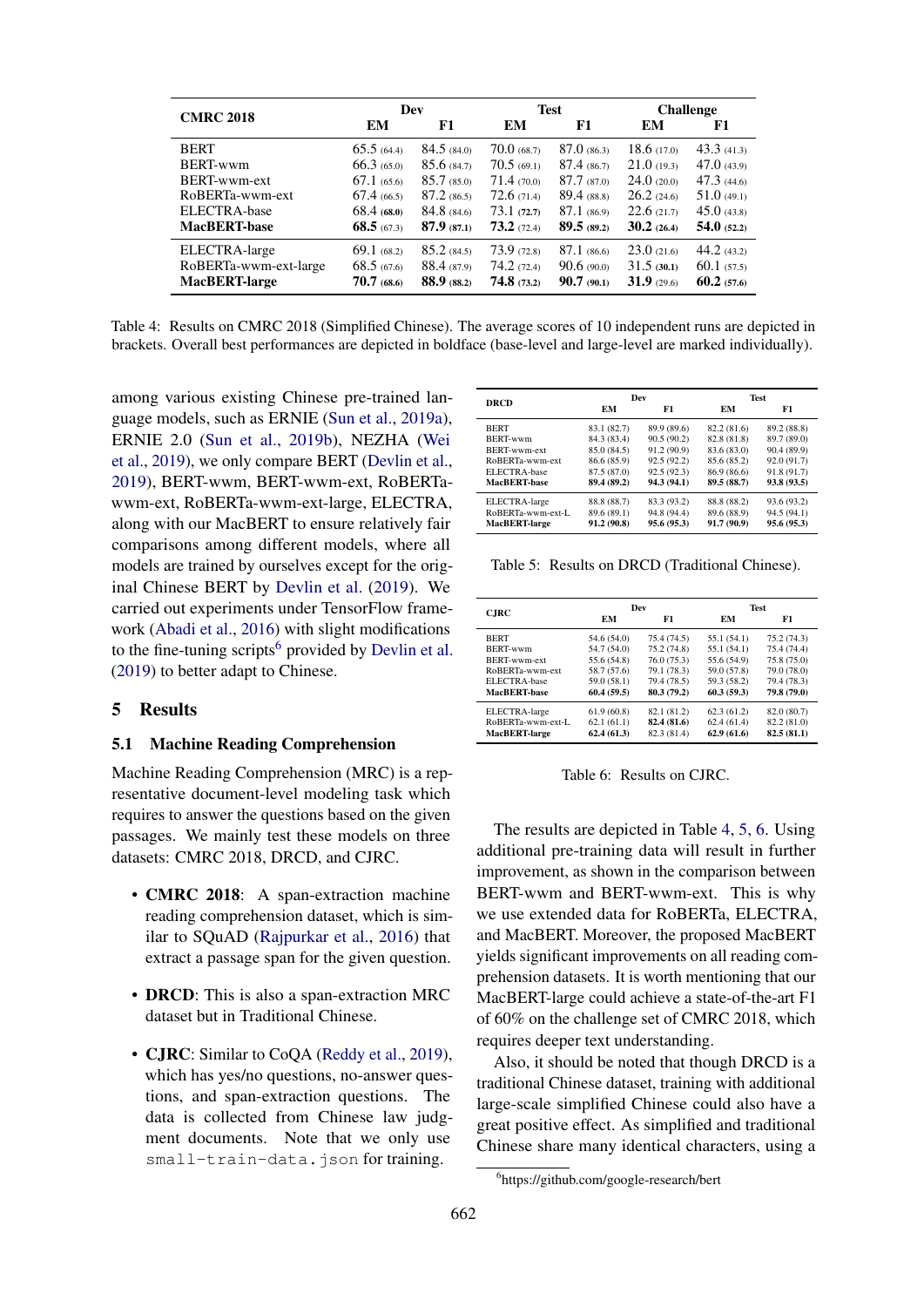| <b>Single Sentence</b> | <b>THUCNews</b><br><b>ChnSentiCorp</b> |             |             |             |
|------------------------|----------------------------------------|-------------|-------------|-------------|
| <b>Classification</b>  | Dev                                    | <b>Test</b> | Dev         | <b>Test</b> |
| <b>BERT</b>            | 94.7(94.3)                             | 95.0(94.7)  | 97.7(97.4)  | 97.8(97.6)  |
| BERT-wwm               | 95.1(94.5)                             | 95.4(95.0)  | 98.0(97.6)  | 97.8(97.6)  |
| BERT-wwm-ext           | 95.4(94.6)                             | 95.3(94.8)  | 97.7(97.5)  | 97.7(97.5)  |
| RoBERTa-wwm-ext        | 94.9 (94.6)                            | 95.6(94.9)  | 98.3(97.9)  | 97.8(97.5)  |
| ELECTRA-base           | 93.8(93.0)                             | 94.5(93.5)  | 98.1(97.9)  | 97.8(97.5)  |
| <b>MacBERT-base</b>    | 95.2(94.8)                             | 95.6(94.9)  | 98.2(98.0)  | 97.7(97.5)  |
| ELECTRA-large          | 95.2(94.6)                             | 95.3(94.8)  | 98.2(97.8)  | 97.8(97.6)  |
| RoBERTa-wwm-ext-large  | 95.8(94.9)                             | 95.8(94.9)  | 98.3(97.7)  | 97.8(97.6)  |
| MacBERT-large          | 95.7(95.0)                             | 95.9(95.1)  | 98.1 (97.8) | 97.9(97.7)  |

Table 7: Results on single sentence classification tasks: ChnSentiCorp and THUCNews.

| <b>Sentence Pair</b>  | XNLI          |                    | <b>LCOMC</b>  |                    | <b>BQ Corpus</b> |                    |
|-----------------------|---------------|--------------------|---------------|--------------------|------------------|--------------------|
| <b>Classification</b> | Dev           | <b>Test</b>        | Dev           | <b>Test</b>        | Dev              | <b>Test</b>        |
| <b>BERT</b>           | 77.8(77.4)    | 77.8(77.5)         | 89.4(88.4)    | 86.9(86.4)         | $86.0$ (85.5)    | 84.8(84.6)         |
| BERT-wwm              | 79.0(78.4)    | 78.2(78.0)         | 89.4(89.2)    | $87.0\ (86.8)$     | 86.1(85.6)       | 85.2(84.9)         |
| BERT-wwm-ext          | 79.4 (78.6)   | 78.7(78.3)         | 89.6(89.2)    | $87.1\ (86.6)$     | $86.4$ (85.5)    | 85.3(84.8)         |
| RoBERTa-wwm-ext       | 80.0(79.2)    | 78.8(78.3)         | $89.0$ (88.7) | 86.4(86.1)         | $86.0$ (85.4)    | $85.0\,(84.6)$     |
| ELECTRA-base          | 77.9(77.0)    | 78.4(77.8)         | $90.2$ (89.8) | 87.6(87.3)         | 84.8(84.7)       | 84.5(84.0)         |
| <b>MacBERT-base</b>   | 80.3(79.7)    | 79.3(78.8)         | 89.5(89.3)    | 87.0(86.5)         | $86.0$ (85.5)    | 85.2(84.9)         |
| ELECTRA-large         | 81.5(80.8)    | $81.0\ (80.9)$     | 90.7(90.4)    | 87.3(87.2)         | 86.7(86.2)       | 85.1(84.8)         |
| RoBERTa-wwm-ext-large | 82.1(81.3)    | 81.2(80.6)         | 90.4(90.0)    | $87.0\ (86.8)$     | 86.3(85.7)       | <b>85.8</b> (84.9) |
| <b>MacBERT-large</b>  | $82.4$ (81.8) | <b>81.3</b> (80.6) | 90.6(90.3)    | <b>87.6</b> (87.1) | 86.2(85.7)       | 85.6(85.0)         |

Table 8: Results on sentence pair classification tasks: XNLI, LCQMC, and BQ Corpus.

powerful pre-trained language model with only a few traditional Chinese data could also bring improvements without converting traditional Chinese characters into simplified ones.

Regarding CJRC, where the text is written in professional ways regarding Chinese laws, BERTwwm shows moderate improvement over BERT but not that salient, indicating that further domain adaptation is needed for the fine-tuning tasks on nongeneral domains. However, by increasing general training data will result in improvement, suggesting that when there is no enough domain data, we could also use large-scale general data as a remedy.

## 5.2 Single Sentence Classification

For single sentence classification tasks, we select ChnSentiCorp and THUCNews datasets. We use the ChnSentiCorp dataset for evaluating sentiment classification, where the text should be classified into either a positive or negative label. THUCNews is a dataset that contains news in different genres, where the text is typically very long. In this paper, we use a version that contains 50K news in 10 domains (evenly distributed), including sports, finance, technology, etc.<sup>[7](#page-6-0)</sup> The results show that our MacBERT could give moderate improvements over baselines, as these datasets have already reached very high accuracies.

#### 5.3 Sentence Pair Classification

For sentence pair classification tasks, we use XNLI data (Chinese portion), Large-scale Chinese Question Matching Corpus (LCQMC), and BQ Corpus, which require to input two sequences and predict their relations. We can see that MacBERT outperforms other models, but the improvements were moderate, with a slight improvement on the average score, but the peak performance is not as good as RoBERTa-wwm-ext-large. We suspect that these tasks are less sensitive to the subtle difference of the input than the reading comprehension tasks. As sentence pair classification only needs to generate a unified representation of the whole input and thus results in a moderate improvement.

#### 6 Discussion

While our models achieve significant improvements on various Chinese tasks, we wonder where the essential components of the improvements from. To this end, we carried out detailed ablations on MacBERT to demonstrate their effectiveness,

<span id="page-6-0"></span><sup>7</sup> https://github.com/gaussic/text-classification-cnn-rnn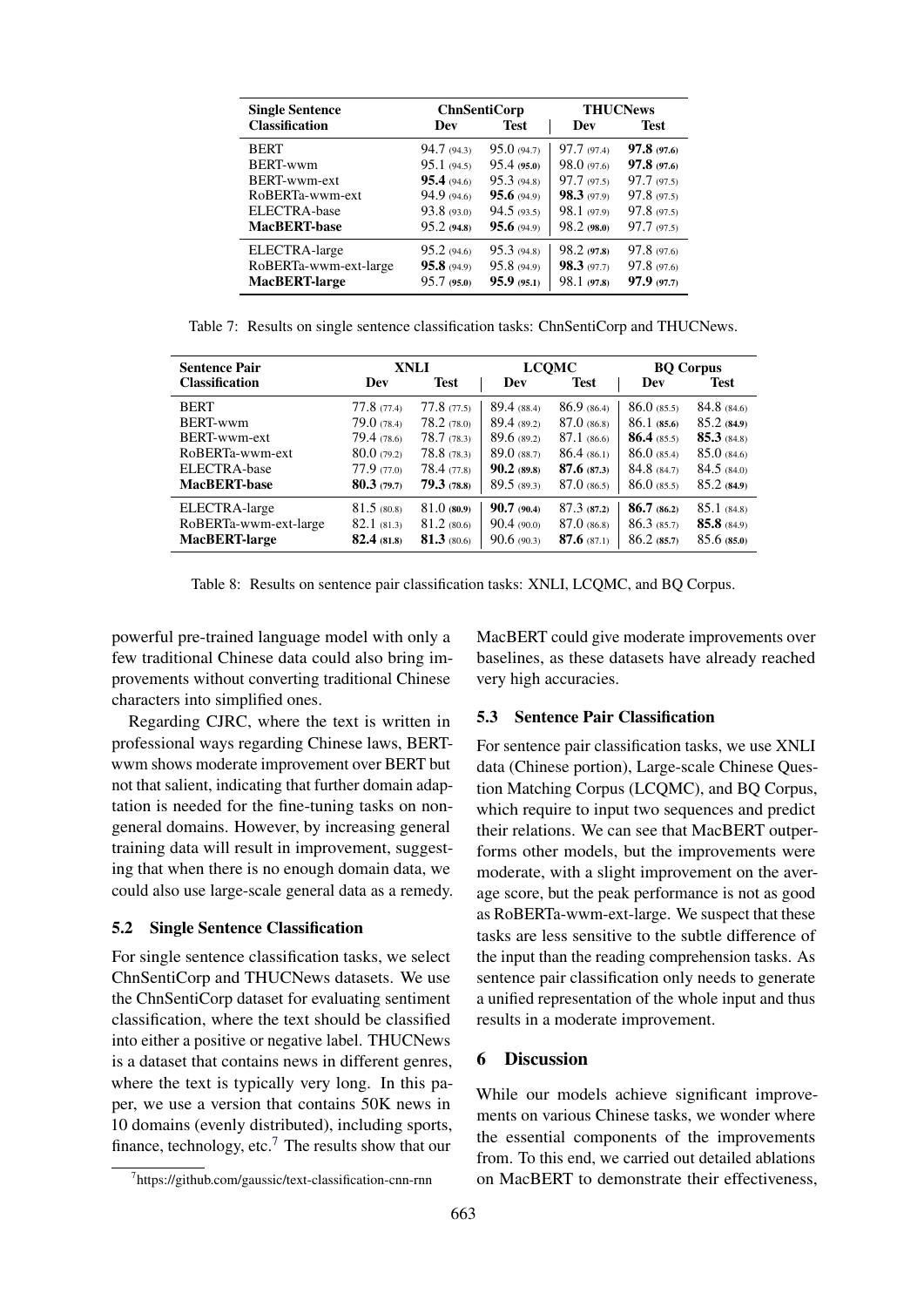and we also compare the claims of the existing pretrained language models in English to see if their modification still holds true in another language.

#### <span id="page-7-0"></span>6.1 Effectiveness of MacBERT

We carried out ablations to examine the contributions of each component in MacBERT, which was thoroughly evaluated in all fine-tuning tasks. The results are shown in Table [9.](#page-8-0) The overall average scores are obtained by averaging the test scores of each task (EM and F1 metrics are averaged before the overall averaging). From a general view, removing any component in MacBERT will result in a decline in the average performance, suggesting that all modifications contribute to the overall improvements. Specifically, the most effective modifications are the N-gram masking and similar word replacement, which are the modifications on the masked language model task. When we compare N-gram masking and similar word replacement, we could see clear pros and cons, where N-gram masking seems to be more effective in text classification tasks, and the performance of reading comprehension tasks seems to benefit more from the similar word replacement task. By combining these two tasks will compensate each other and have a better performance on both genres.

The NSP task does not show as much importance as the MLM task, demonstrating that it is much more important to design a better MLM task to fully unleash the text modeling power. Also, we compared the next sentence prediction [\(Devlin](#page-9-0) [et al.,](#page-9-0) [2019\)](#page-9-0) and sentence order prediction [\(Lan](#page-9-6) [et al.,](#page-9-6) [2019\)](#page-9-6) task to better judge which one is much powerful. The results show that the sentence order prediction task indeed shows better performance than the original NSP, though it is not that salient. The SOP task requires identifying the correct order of the two sentences rather than using a random sentence, which is much easy for the machine to identify. Removing the SOP task will result in noticeable declines in reading comprehension tasks compared to the text classification tasks, which suggests that it is necessary to design an NSP-like task to learn the relations between two segments (for example, passage and question in reading comprehension task).

## 6.2 Investigation on MLM Task

As said in the previous section, the dominant pretraining task is the masked language model and its variants. The masked language model task re-

<span id="page-7-1"></span>

Figure 2: Results of different MLM tasks on CMRC 2018 and DRCD.

lies on two sides: 1) the selection of the tokens to be masked, and 2) the replacement of the selected tokens. In the previous section, we have demonstrated the effectiveness of the selection of the masking tokens, such as the whole word masking or N-gram masking, etc. Now we are going to investigate how the replacement of the selected tokens will affect the performance of the pre-trained language models. In order to investigate this problem, we plot the CMRC 2018 and DRCD performance at different pre-training steps. Specifically, we follow the original masking percentage 15% of the input sequence, in which 10% masked tokens remain the same. In terms of the remaining 90% masked tokens, we classify into four categories.

- MacBERT: 80% tokens replaced into their similar words, and 10% replaced into random words.
- Random Replace: 90% tokens replaced into random words.
- Partial Mask: original BERT implementation, with 80% tokens replaced into [MASK] tokens, and 10% replaced into random words.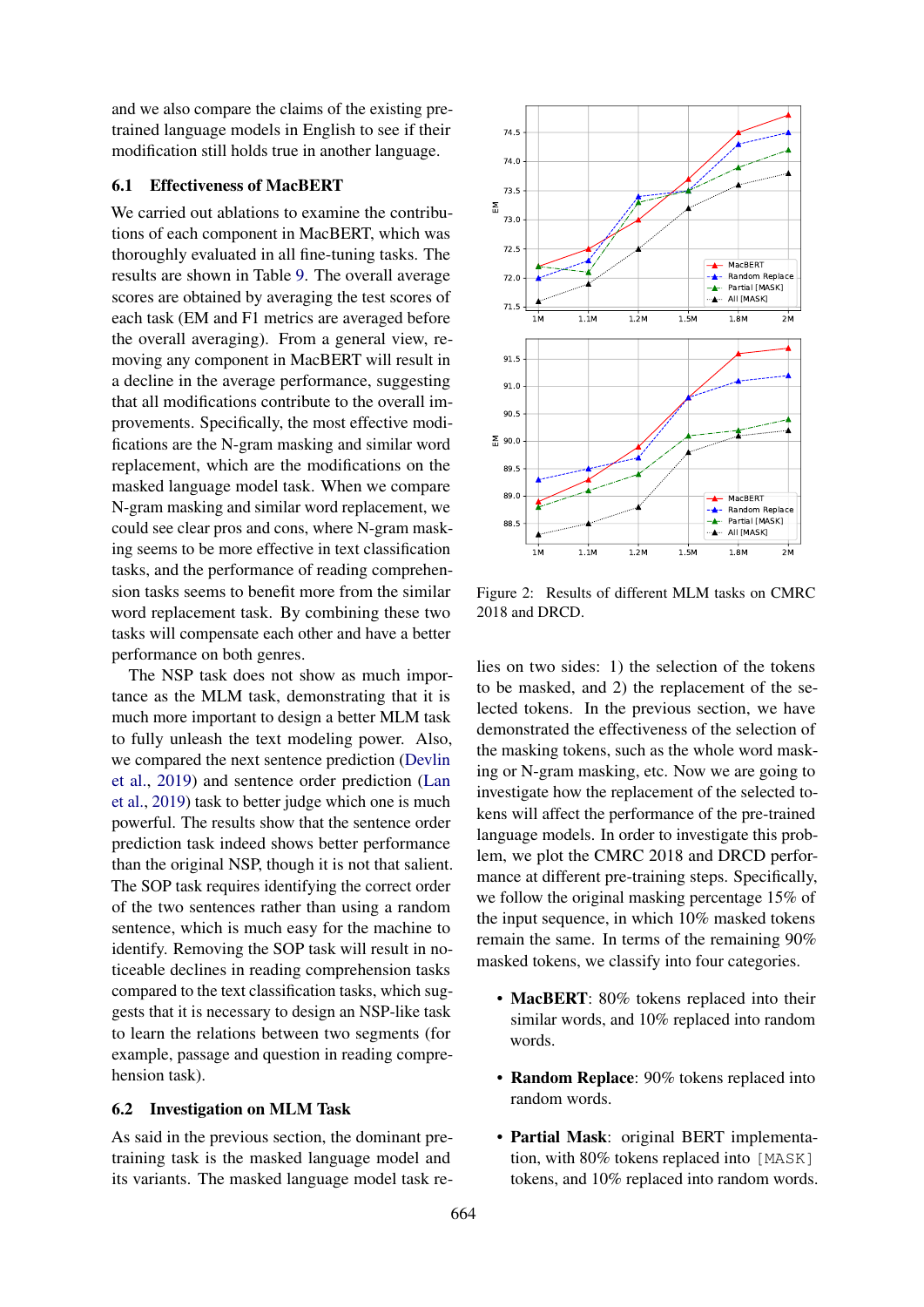<span id="page-8-0"></span>

|                       | EM   | <b>CMRC 2018</b><br>F1 | <b>DRCD</b><br>EМ | F1   | EM   | <b>C.IRC</b><br>F1 | $\csc$<br><b>ACC</b> | <b>THUC</b><br>ACC | <b>XNLI</b><br><b>ACC</b> | LC<br>ACC | BQ<br>ACC | AVG   |
|-----------------------|------|------------------------|-------------------|------|------|--------------------|----------------------|--------------------|---------------------------|-----------|-----------|-------|
| MacBERT-large         | 74.8 | 90.7                   | 91.7              | 95.6 | 62.9 | 82.5               | 95.9                 | 97.9               | 81.3                      | 87.6      | 85.6      | 87.18 |
| $SOP \rightarrow NSP$ | 74.5 | 90.6                   | 91.5              | 95.5 | 62.4 | 82.3               | 96.0                 | 97.8               | 81.2                      | 87.4      | 85.2      | 87.00 |
| $w/o$ SOP             | 74.4 | 90.6                   | 91.0              | 95.4 | 62.2 | 82.1               | 95.8                 | 97.8               | 81.1                      | 87.4      | 85.2      | 86.89 |
| w/o Mac               | 74.2 | 90.1                   | 91.2              | 95.4 | 62.2 | 82.3               | 95.7                 | 97.8               | 81.2                      | 87.4      | 85.3      | 86.88 |
| $w$ /o NM             | 74.0 | 89.8                   | 90.9              | 95.1 | 62.1 | 82.0               | 95.9                 | 97.9               | 81.3                      | 87.5      | 85.6      | 86.89 |
| RoBERTa-large         | 74.2 | 90.6                   | 89.6              | 94.5 | 62.4 | 82.2               | 95.8                 | 97.8               | 81.2                      | 87.0      | 85.8      | 86.79 |

Table 9: Ablations of MacBERT-large on different fine-tuning tasks.

• All Mask: 90% tokens replaced with [MASK] tokens. 7 Conclusion

We only plot the steps from 1M to 2M to show stabler results than the first 1M steps. The results are depicted in Figure [2.](#page-7-1) The pre-training models that rely on mostly using [MASK] for masking purpose (i.e., partial mask and all mask) results in worse performances, indicating that the discrepancy of the pre-training and fine-tuning is an actual problem that affects the overall performance. Among which, we also noticed that if we do not leave 10% as original tokens (i.e., identity projection), there is also a consistent decline, indicating that masking with [MASK] token is less robust and vulnerable to the absence of identity projection for negative sample training.

To our surprise, a quick fix, that is to abandon the [MASK] token completely and replace all 90% masked tokens into random words, yields consistent improvements over [MASK]-dependent masking strategies. This also strengthens the claims that the original masking method that relies on the [MASK] token, which never appears in the finetuning task, will result in a discrepancy and worse performance. To make this more delicate, in this paper, we propose to use similar words for masking purpose, instead of randomly pick a word from the vocabulary, as random word will not fit in the context and may break the naturalness of the language model learning, as traditional N-gram language model is based on natural sentence rather than a manipulated influent sentence. However, if we use similar words for masking purposes, the fluency of the sentence is much better than using random words, and the whole task transforms into a grammar correction task, which is much more natural and without the discrepancy of the pre-training and fine-tuning stage. From the chart, we can see that the MacBERT yields the best performance among the four variants, which verifies our assumptions.

In this paper, we revisit pre-trained language models in Chinese to see if the techniques in these state-of-the-art models generalize well in a different language other than English only. We created Chinese pre-trained language model series and proposed a new model called MacBERT, which modifies the masked language model (MLM) task as a language correction manner and mitigates the discrepancy of the pre-training and fine-tuning stage. Extensive experiments are conducted on various Chinese NLP datasets, and the results show that the proposed MacBERT could give significant gains in most of the tasks, and detailed ablations show that more focus should be made on the MLM task rather than the NSP task and its variants, as we found that NSP-like task does not show a landslide advantage over one another. With the release of the Chinese pre-trained language model series, we hope it will further accelerate the natural language processing in the Chinese research community.

In the future, we would like to investigate an effective way to determine the masking ratios instead of heuristic ones to further improve the performance of the pre-trained language models.

## Acknowledgments

We would like to thank all anonymous reviewers and senior program members for their thorough reviewing and providing constructive comments to improve our paper. The first author was partially supported by the Google TensorFlow Research Cloud (TFRC) program for Cloud TPU access. This work was supported by the National Natural Science Foundation of China (NSFC) via grant 61976072, 61632011, and 61772153.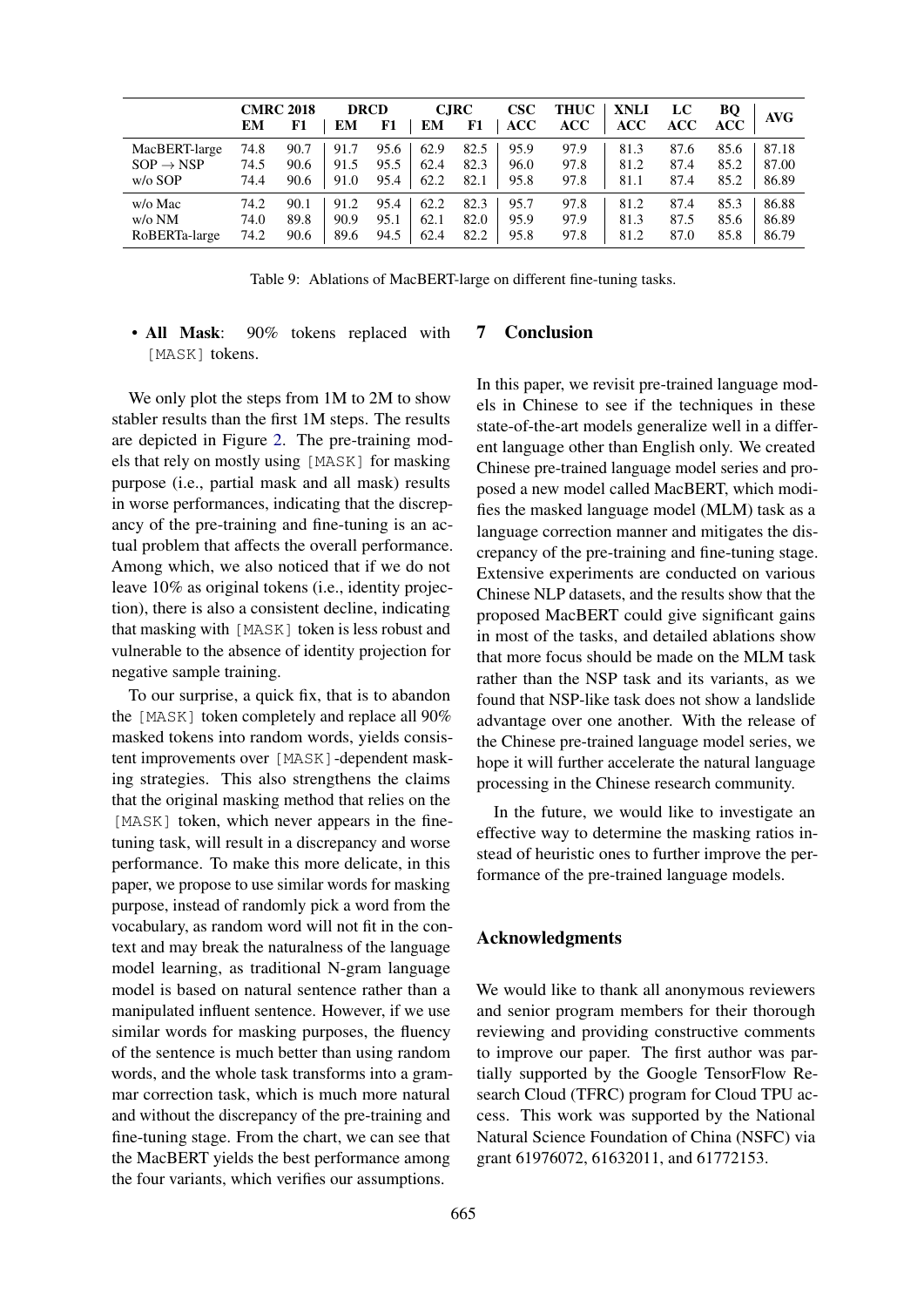#### References

- <span id="page-9-17"></span>Martín Abadi, Paul Barham, Jianmin Chen, Zhifeng Chen, Andy Davis, Jeffrey Dean, Matthieu Devin, Sanjay Ghemawat, Geoffrey Irving, Michael Isard, et al. 2016. Tensorflow: A system for large-scale machine learning. In *12th USENIX Symposium on Operating Systems Design and Implementation (OSDI 16)*, pages 265–283.
- <span id="page-9-10"></span>Wanxiang Che, Zhenghua Li, and Ting Liu. 2010. Ltp: A chinese language technology platform. In *Proceedings of the 23rd International Conference on Computational Linguistics: Demonstrations*, pages 13–16. Association for Computational Linguistics.
- <span id="page-9-16"></span>Jing Chen, Qingcai Chen, Xin Liu, Haijun Yang, Daohe Lu, and Buzhou Tang. 2018. [The BQ cor](https://www.aclweb.org/anthology/D18-1536)[pus: A large-scale domain-specific Chinese cor](https://www.aclweb.org/anthology/D18-1536)[pus for sentence semantic equivalence identifica](https://www.aclweb.org/anthology/D18-1536)[tion.](https://www.aclweb.org/anthology/D18-1536) In *Proceedings of the 2018 Conference on Empirical Methods in Natural Language Processing*, pages 4946–4951, Brussels, Belgium. Association for Computational Linguistics.
- <span id="page-9-1"></span>Eunsol Choi, He He, Mohit Iyyer, Mark Yatskar, Wentau Yih, Yejin Choi, Percy Liang, and Luke Zettlemoyer. 2018. [QuAC: Question answering in con](https://www.aclweb.org/anthology/D18-1241)[text.](https://www.aclweb.org/anthology/D18-1241) In *Proceedings of the 2018 Conference on Empirical Methods in Natural Language Processing*, pages 2174–2184, Brussels, Belgium. Association for Computational Linguistics.
- <span id="page-9-7"></span>Kevin Clark, Minh-Thang Luong, Quoc V. Le, and Christopher D. Manning. 2020. [ELECTRA: Pre](https://openreview.net/pdf?id=r1xMH1BtvB)[training text encoders as discriminators rather than](https://openreview.net/pdf?id=r1xMH1BtvB) [generators.](https://openreview.net/pdf?id=r1xMH1BtvB) In *ICLR*.
- <span id="page-9-15"></span>Alexis Conneau, Ruty Rinott, Guillaume Lample, Adina Williams, Samuel R. Bowman, Holger Schwenk, and Veselin Stoyanov. 2018. Xnli: Evaluating crosslingual sentence representations. In *Proceedings of the 2018 Conference on Empirical Methods in Natural Language Processing*. Association for Computational Linguistics.
- <span id="page-9-8"></span>Yiming Cui, Wanxiang Che, Ting Liu, Bing Qin, Ziqing Yang, Shijin Wang, and Guoping Hu. 2019a. Pre-training with whole word masking for chinese bert. *arXiv preprint arXiv:1906.08101*.
- <span id="page-9-12"></span>Yiming Cui, Ting Liu, Wanxiang Che, Li Xiao, Zhipeng Chen, Wentao Ma, Shijin Wang, and Guoping Hu. 2019b. [A Span-Extraction Dataset for Chi](https://www.aclweb.org/anthology/D19-1600)[nese Machine Reading Comprehension.](https://www.aclweb.org/anthology/D19-1600) In *Proceedings of the 2019 Conference on Empirical Methods in Natural Language Processing and the 9th International Joint Conference on Natural Language Processing (EMNLP-IJCNLP)*, pages 5886–5891, Hong Kong, China. Association for Computational Linguistics.
- <span id="page-9-4"></span>Zihang Dai, Zhilin Yang, Yiming Yang, Jaime Carbonell, Quoc Le, and Ruslan Salakhutdinov. 2019. [Transformer-XL: Attentive language models beyond](https://doi.org/10.18653/v1/P19-1285) [a fixed-length context.](https://doi.org/10.18653/v1/P19-1285) In *Proceedings of the 57th*

*Annual Meeting of the Association for Computational Linguistics*, pages 2978–2988, Florence, Italy. Association for Computational Linguistics.

- <span id="page-9-0"></span>Jacob Devlin, Ming-Wei Chang, Kenton Lee, and Kristina Toutanova. 2019. [BERT: Pre-training of](https://www.aclweb.org/anthology/N19-1423) [deep bidirectional transformers for language under](https://www.aclweb.org/anthology/N19-1423)[standing.](https://www.aclweb.org/anthology/N19-1423) In *Proceedings of the 2019 Conference of the North American Chapter of the Association for Computational Linguistics: Human Language Technologies, Volume 1 (Long and Short Papers)*, pages 4171–4186, Minneapolis, Minnesota. Association for Computational Linguistics.
- <span id="page-9-13"></span>Xingyi Duan, Baoxin Wang, Ziyue Wang, Wentao Ma, Yiming Cui, Dayong Wu, Shijin Wang, Ting Liu, Tianxiang Huo, Zhen Hu, et al. 2019. Cjrc: A reliable human-annotated benchmark dataset for chinese judicial reading comprehension. In *China National Conference on Chinese Computational Linguistics*, pages 439–451. Springer.
- <span id="page-9-9"></span>Ian Goodfellow, Jean Pouget-Abadie, Mehdi Mirza, Bing Xu, David Warde-Farley, Sherjil Ozair, Aaron Courville, and Yoshua Bengio. 2014. [Generative](http://papers.nips.cc/paper/5423-generative-adversarial-nets.pdf) [adversarial nets.](http://papers.nips.cc/paper/5423-generative-adversarial-nets.pdf) In Z. Ghahramani, M. Welling, C. Cortes, N. D. Lawrence, and K. Q. Weinberger, editors, *Advances in Neural Information Processing Systems 27*, pages 2672–2680. Curran Associates, Inc.
- <span id="page-9-5"></span>Mandar Joshi, Danqi Chen, Yinhan Liu, Daniel S Weld, Luke Zettlemoyer, and Omer Levy. 2019. Spanbert: Improving pre-training by representing and predicting spans. *arXiv preprint arXiv:1907.10529*.
- <span id="page-9-11"></span>Diederik Kingma and Jimmy Ba. 2014. Adam: A method for stochastic optimization. *arXiv preprint arXiv:1412.6980*.
- <span id="page-9-2"></span>Tom Kwiatkowski, Jennimaria Palomaki, Olivia Redfield, Michael Collins, Ankur Parikh, Chris Alberti, Danielle Epstein, Illia Polosukhin, Jacob Devlin, Kenton Lee, et al. 2019. Natural questions: a benchmark for question answering research. *Transactions of the Association for Computational Linguistics*, 7:453–466.
- <span id="page-9-3"></span>Guokun Lai, Qizhe Xie, Hanxiao Liu, Yiming Yang, and Eduard Hovy. 2017. [Race: Large-scale reading](http://www.aclweb.org/anthology/D17-1083) [comprehension dataset from examinations.](http://www.aclweb.org/anthology/D17-1083) In *Proceedings of the 2017 Conference on Empirical Methods in Natural Language Processing*, pages 796– 805. Association for Computational Linguistics.
- <span id="page-9-6"></span>Zhenzhong Lan, Mingda Chen, Sebastian Goodman, Kevin Gimpel, Piyush Sharma, and Radu Soricut. 2019. Albert: A lite bert for self-supervised learning of language representations. *arXiv preprint arXiv:1909.11942*.
- <span id="page-9-14"></span>Jingyang Li and Maosong Sun. 2007. Scalable term selection for text categorization. In *Proceedings of the 2007 Joint Conference on Empirical Methods in Natural Language Processing and Computational Natural Language Learning (EMNLP-CoNLL)*.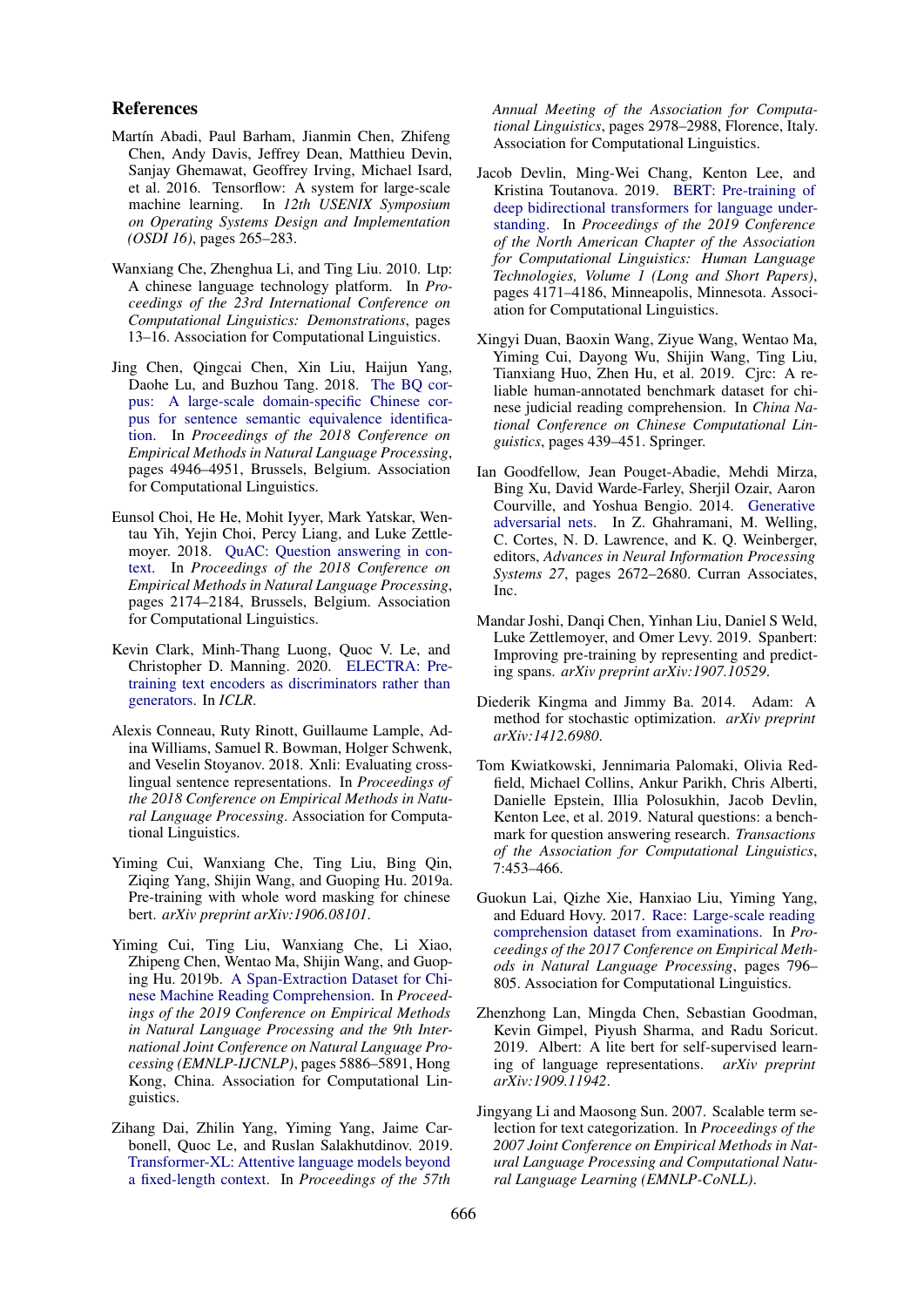- <span id="page-10-14"></span>Xin Liu, Qingcai Chen, Chong Deng, Huajun Zeng, Jing Chen, Dongfang Li, and Buzhou Tang. 2018. Lcqmc: A large-scale chinese question matching corpus. In *Proceedings of the 27th International Conference on Computational Linguistics*, pages 1952–1962.
- <span id="page-10-6"></span>Yinhan Liu, Myle Ott, Naman Goyal, Jingfei Du, Mandar Joshi, Danqi Chen, Omer Levy, Mike Lewis, Luke Zettlemoyer, and Veselin Stoyanov. 2019. Roberta: A robustly optimized bert pretraining approach. *arXiv preprint arXiv:1907.11692*.
- <span id="page-10-10"></span>Tomas Mikolov, Ilya Sutskever, Kai Chen, Greg S Corrado, and Jeff Dean. 2013. [Distributed representa](http://papers.nips.cc/paper/5021-distributed-representations-of-words-and-phrases-and-their-compositionality.pdf)[tions of words and phrases and their composition](http://papers.nips.cc/paper/5021-distributed-representations-of-words-and-phrases-and-their-compositionality.pdf)[ality.](http://papers.nips.cc/paper/5021-distributed-representations-of-words-and-phrases-and-their-compositionality.pdf) In C. J. C. Burges, L. Bottou, M. Welling, Z. Ghahramani, and K. Q. Weinberger, editors, *Advances in Neural Information Processing Systems 26*, pages 3111–3119. Curran Associates, Inc.
- <span id="page-10-0"></span>Pranav Rajpurkar, Robin Jia, and Percy Liang. 2018. [Know what you don't know: Unanswerable ques](https://www.aclweb.org/anthology/P18-2124)[tions for SQuAD.](https://www.aclweb.org/anthology/P18-2124) In *Proceedings of the 56th Annual Meeting of the Association for Computational Linguistics (Volume 2: Short Papers)*, pages 784– 789, Melbourne, Australia. Association for Computational Linguistics.
- <span id="page-10-17"></span>Pranav Rajpurkar, Jian Zhang, Konstantin Lopyrev, and Percy Liang. 2016. [Squad: 100,000+ questions for](https://doi.org/10.18653/v1/D16-1264) [machine comprehension of text.](https://doi.org/10.18653/v1/D16-1264) In *Proceedings of the 2016 Conference on Empirical Methods in Natural Language Processing*, pages 2383–2392. Association for Computational Linguistics.
- <span id="page-10-3"></span>Qiu Ran, Peng Li, Weiwei Hu, and Jie Zhou. 2019. Option comparison network for multiplechoice reading comprehension. *arXiv preprint arXiv:1903.03033*.
- <span id="page-10-1"></span>Siva Reddy, Danqi Chen, and Christopher D Manning. 2019. Coqa: A conversational question answering challenge. *Transactions of the Association for Computational Linguistics*, 7:249–266.
- <span id="page-10-12"></span>Chih Chieh Shao, Trois Liu, Yuting Lai, Yiying Tseng, and Sam Tsai. 2018. Drcd: a chinese machine reading comprehension dataset. *arXiv preprint arXiv:1806.00920*.
- <span id="page-10-4"></span>Yu Sun, Shuohuan Wang, Yukun Li, Shikun Feng, Xuyi Chen, Han Zhang, Xin Tian, Danxiang Zhu, Hao Tian, and Hua Wu. 2019a. Ernie: Enhanced representation through knowledge integration. *arXiv preprint arXiv:1904.09223*.
- <span id="page-10-15"></span>Yu Sun, Shuohuan Wang, Yukun Li, Shikun Feng, Hao Tian, Hua Wu, and Haifeng Wang. 2019b. Ernie 2.0: A continual pre-training framework for language understanding. *arXiv preprint arXiv:1907.12412*.
- <span id="page-10-13"></span>Songbo Tan and Jin Zhang. 2008. An empirical study of sentiment analysis for chinese documents. *Expert Systems with applications*, 34(4):2622–2629.

<span id="page-10-7"></span>Ashish Vaswani, Noam Shazeer, Niki Parmar, Jakob Uszkoreit, Llion Jones, Aidan N Gomez, Łukasz Kaiser, and Illia Polosukhin. 2017. Attention is all you need. In *Advances in neural information processing systems*, pages 5998–6008.

<span id="page-10-9"></span>Hailiang Wang and Yingxi Hu. 2017. [Synonyms.](https://github.com/huyingxi/Synonyms)

- <span id="page-10-16"></span>Junqiu Wei, Xiaozhe Ren, Xiaoguang Li, Wenyong Huang, Yi Liao, Yasheng Wang, Jiashu Lin, Xin Jiang, Xiao Chen, and Qun Liu. 2019. [NEZHA:](http://arxiv.org/abs/1909.00204) [Neural Contextualized Representation for Chinese](http://arxiv.org/abs/1909.00204) [Language Understanding.](http://arxiv.org/abs/1909.00204) *arXiv e-prints*, page arXiv:1909.00204.
- <span id="page-10-8"></span>Yonghui Wu, Mike Schuster, Zhifeng Chen, Quoc V Le, Mohammad Norouzi, Wolfgang Macherey, Maxim Krikun, Yuan Cao, Qin Gao, Klaus Macherey, et al. 2016. Google's neural machine translation system: Bridging the gap between human and machine translation. *arXiv preprint arXiv:1609.08144*.
- <span id="page-10-5"></span>Zhilin Yang, Zihang Dai, Yiming Yang, Jaime Carbonell, Ruslan Salakhutdinov, and Quoc V Le. 2019. Xlnet: Generalized autoregressive pretraining for language understanding. *arXiv preprint arXiv:1906.08237*.
- <span id="page-10-11"></span>Yang You, Jing Li, Jonathan Hseu, Xiaodan Song, James Demmel, and Cho-Jui Hsieh. 2019. Reducing bert pre-training time from 3 days to 76 minutes. *arXiv preprint arXiv:1904.00962*.
- <span id="page-10-2"></span>Shuailiang Zhang, Hai Zhao, Yuwei Wu, Zhuosheng Zhang, Xi Zhou, and Xiang Zhou. 2019. Dual comatching network for multi-choice reading comprehension. *arXiv preprint arXiv:1901.09381*.

# A Appendix

# A.1 XLNet Results on Machine Reading Comprehension Tasks

Following official XLNet implementation, we trained a sentencepiece vocabulary of 32,000 and used it for word segmentation. We use exactly the same pre-training data as those marked as 'ext' models with 5.4B training tokens. We mainly implemented XLNet-base (12-layers, 768 hidden dimension) and XLNet-mid (24-layers, 768 hidden dimension). The pre-training of XLNet-mid and XLNet-base was done on a single Cloud TPU v3 for 2M/4M steps with a batch size of 32, respectively.

The results on CMRC 2018 and DRCD are shown in Table [10](#page-11-0) and [11.](#page-11-1) The results show that these XLNet models could achieve moderate improvements over BERT, and the improvements are not consistent on each subset.